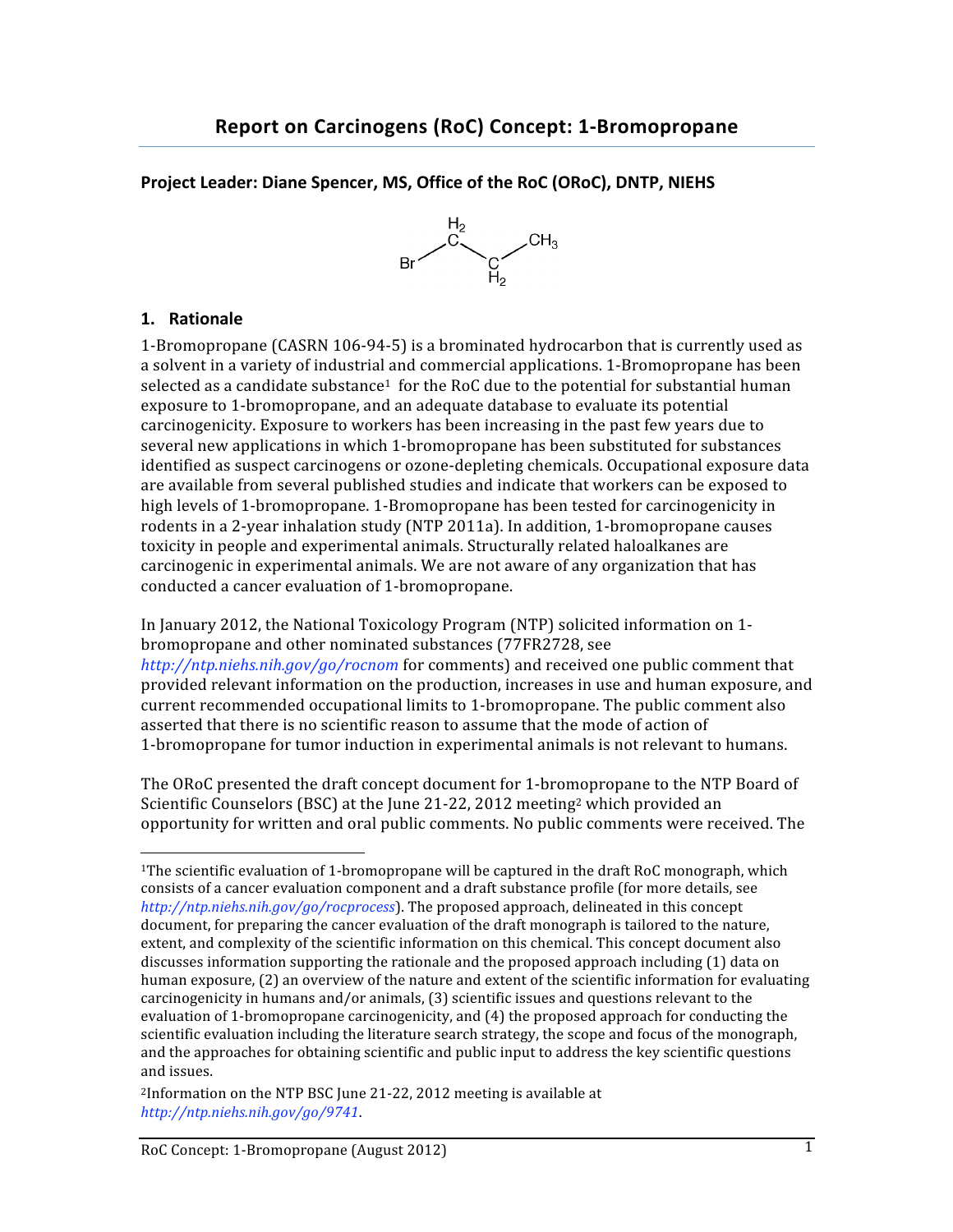NTP Director approved 1‐bromopropane as a candidate substance, and this concept was finalized based on review of the BSC's comments. The concept may be revised again if new information on 1‐bromopropane would lead to a change in the proposed approach for conducting the cancer evaluation.

## **2. Overview of Data Related to Human Exposure**

 There is significant exposure to 1‐bromopropane for U.S. workers, inferred by the various uses, production volume, and high levels of the substance measured in some commercial and industrial settings.

 1‐Bromopropane is a high production volume chemical in the United States with annual production in recent years ranging from 1 million to 10 million pounds as reported for 1998, 2002, and 2006 (EPA 2012). 1‐Bromopropane is produced by reacting propanol with excess hydrogen bromide gas; this also results in small amounts (< 1%) of by‐products, including 2‐bromopropane, 1‐propanol and di‐*n*‐propyl ether (NTP 2011a).

 1‐Bromopropane is used as a solvent cleaner to degrease electronics, precision optics, and metals, as a solvent vehicle in industries that use aerosolized adhesives (e.g., foam cushion manufacturing), as a spot remover in the textile industry, and as a solvent in the dry cleaning industry. In many industrial applications, 1‐bromopropane has seen a recent increase in usage as an alternative to substances that have been identified as suspect carcinogens or ozone‐depleting chemicals. For example, it is used to replace chlorinated solvents such as trichloroethylene, tetrachloroethylene (perc, primarily used in the dry cleaning industry; IARC 1995, Blando *et al.* 2009), and methylene chloride, all of which are  listed in the RoC as *reasonably anticipated to be human carcinogens* (NTP 2011b). The U.S. Environmental Protection Agency issued a Final Rule in 2007 officially accepting 1‐bromopropane as an alternative to two ozone‐depleting chemicals, methylchloroform (1,1,1‐trichloroethane) and chlorofluorocarbon‐113 (CFC‐113), when used as a solvent in industrial cleaning applications (EPA 2007a). However, there is currently a proposed EPA rule that 1‐bromopropane be deemed unacceptable as a substitute solvent when used in aerosols and spray adhesives, because it poses "unacceptable risks to human health in this end use compared to other available alternatives" (EPA 2007b). Other uses for 1‐bromopropane are as a solvent for fats, waxes, or resins, and as an intermediate in the synthesis of pharmaceuticals, insecticides, flavors, or fragrances; these are generally well‐ controlled, closed processes, unlike the above‐mentioned newer applications, which can result in increased worker exposure (Akron 2010, NTP 2003).

 Occupational exposure to workers is the major source of exposure to 1‐bromopropane, through its production and use in various industries and applications. Inhalation is the primary route of human exposure to 1‐bromopropane, though dermal exposure is also possible.

 There are currently only limited standards or recommendations for limiting worker exposure to 1‐bromopropane in the United States. There is neither an OSHA Permissible Exposure Limit (PEL), nor a NIOSH Recommended Exposure Limit for 1‐bromopropane. The only, legally enforceable, occupational standard for regulating 1‐bromopropane in the United States is a California OSHA PEL of 5 ppm. In 2005, the American Conference of Governmental Industrial Hygienists (ACGIH) published a recommended guideline for a Threshold Limit Value (TLV) for 1‐bromopropane as 10 ppm, 8‐hour time‐weighted average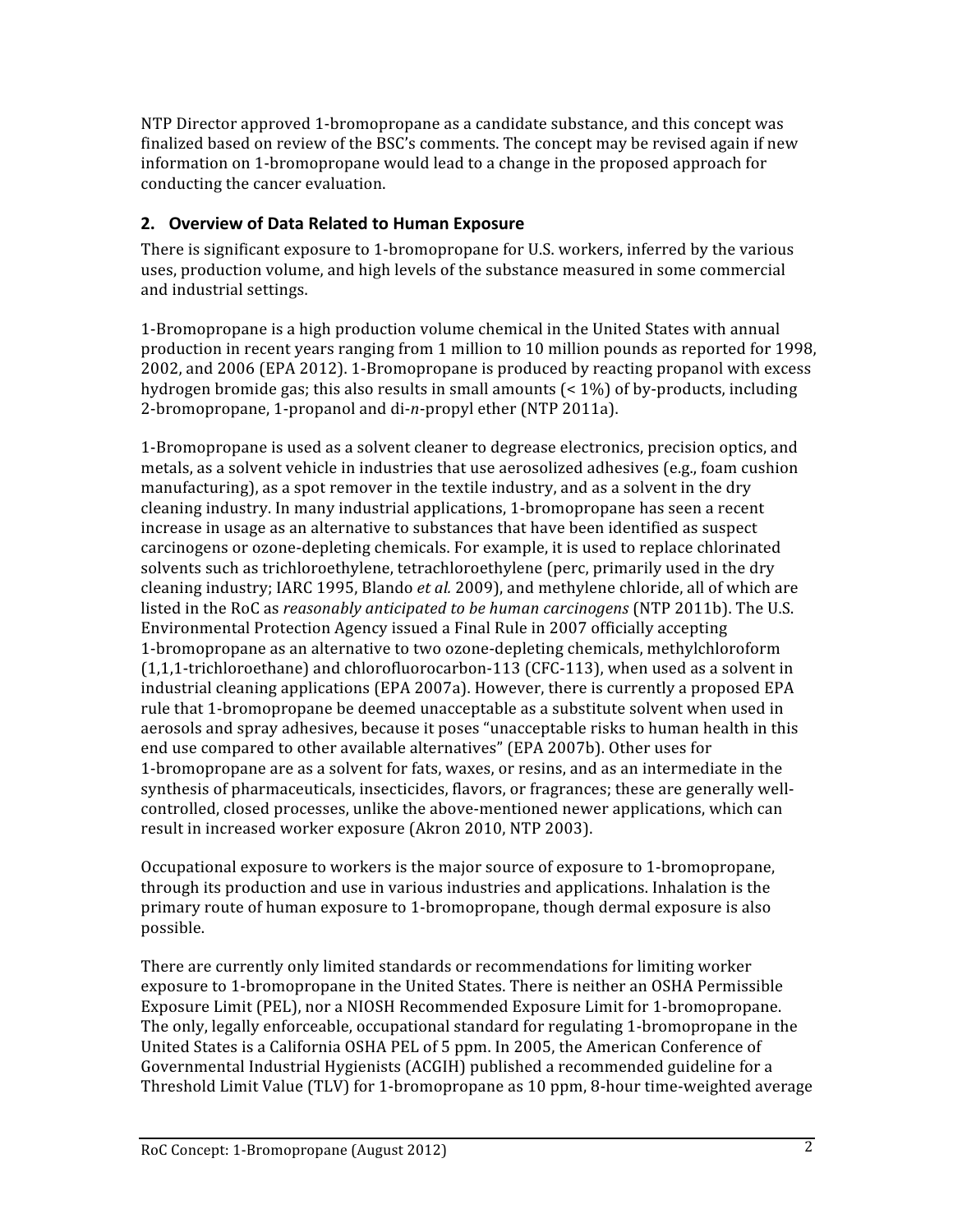(TWA) (ACGIH 2005); however, it is currently under consideration by the ACGIH to lower the TLV to 0.1 ppm.

 In the United States, levels of 1‐bromopropane have been measured in the air in several different industries and were reported to be up to 54 ppm in dry cleaning businesses (Blando *et al.* 2010), as high as 143 ppm in manufacturing facilities that provided some exhaust ventilation, as high as 247 ppm in an adhesive spray facility with no ventilation for workers (NCDOL 2008), and as high as 381.2 ppm in a foam fabricator facility (Reh *et al.* 2002). Exposure to 1‐bromopropane is higher among sprayers (92 ppm, geometric mean) in the adhesive industry than non‐sprayers in the same industry (GM = 11 ppm), (Hanley *et al.* 2006) and workers in the vapor degreasing and cleaning industry (GM = 2.6 ppm) (Hanley *et al.* 2010).

 Potential biological indices of exposure to 1‐bromopropane include measurements of bromide ion [Br(–)], *N*‐acetyl‐*S*‐(*n*‐propyl)‐L‐cysteine (AcPrCys), and 1‐bromopropane in urine, and serum bromide level (Hanley 2006, 2009, Cheever *et al.* 2009, Mathias 2012). Serum bromide levels ranged from 17 to 1,700 mg/L among adhesive application workers exposed to 1‐bromopropane and employed in several factories in the United States (Harney *et al.* 2003, Majersik *et al.* 2007, Raymond and Ford 2007).

## **3. Overview of the Scientific Information Regarding Carcinogenicity**

## **3.1. Human cancer studies**

 No epidemiological studies have been identified that examined the relationship between human cancer and exposure specifically to 1‐bromopropane. Because the expansion in the use of 1‐bromopropane has been fairly recent, epidemiologic studies of workers may not be able to evaluate potential risks for cancer, which is associated with a long latency period.

## **3.2. Cancer studies in experimental animals**

 One study on the carcinogenic effect of 1‐bromopropane in animals was identified from the peer‐reviewed literature. 1‐Bromopropane was tested for carcinogenicity in a 2‐year inhalation (whole body) study conducted by the NTP in both sexes of  $B6C3F<sub>1</sub>$  mice and F344/N rats (NTP 2011a, Morgan *et al.* 2011). Both male and female rats developed rare adenomas of the large intestine and had an increased incidence of epithelial neoplasms of the skin. Female mice treated with 1‐bromopropane showed an increased incidence of lung alveolar/bronchiolar adenoma and carcinoma, but no increase in tumor incidence was observed in male mice.

## **3.3. Mechanistic and other relevant data**

 1‐Bromopropane is absorbed in animals by all routes of exposure and is absorbed in humans exposed occupationally, generally by inhalation (NTP 2011a) but also dermally (Frasch *et al.* 2011). From metabolism studies in rats and mice, 1‐bromopropane can directly conjugate with glutathione forming *N*‐acetyl‐*S*‐propylcysteine, or may first be oxidized by P450 enzymes, primarily CYP2E1, to reactive intermediates that can also be oxidized by P450 enzymes and/or conjugated with glutathione. More than 10 urinary metabolites have been identified, primarily as mercapturic acids derived from glutathione conjugates (NTP 2011a, Garner *et al.* 2006)*.* Mice have been shown to have a greater capacity to oxidatively metabolize 1‐bromopropane than rats, due to species differences in cytochrome activity and glutathione detoxification capacity (Garner *et al.* 2007).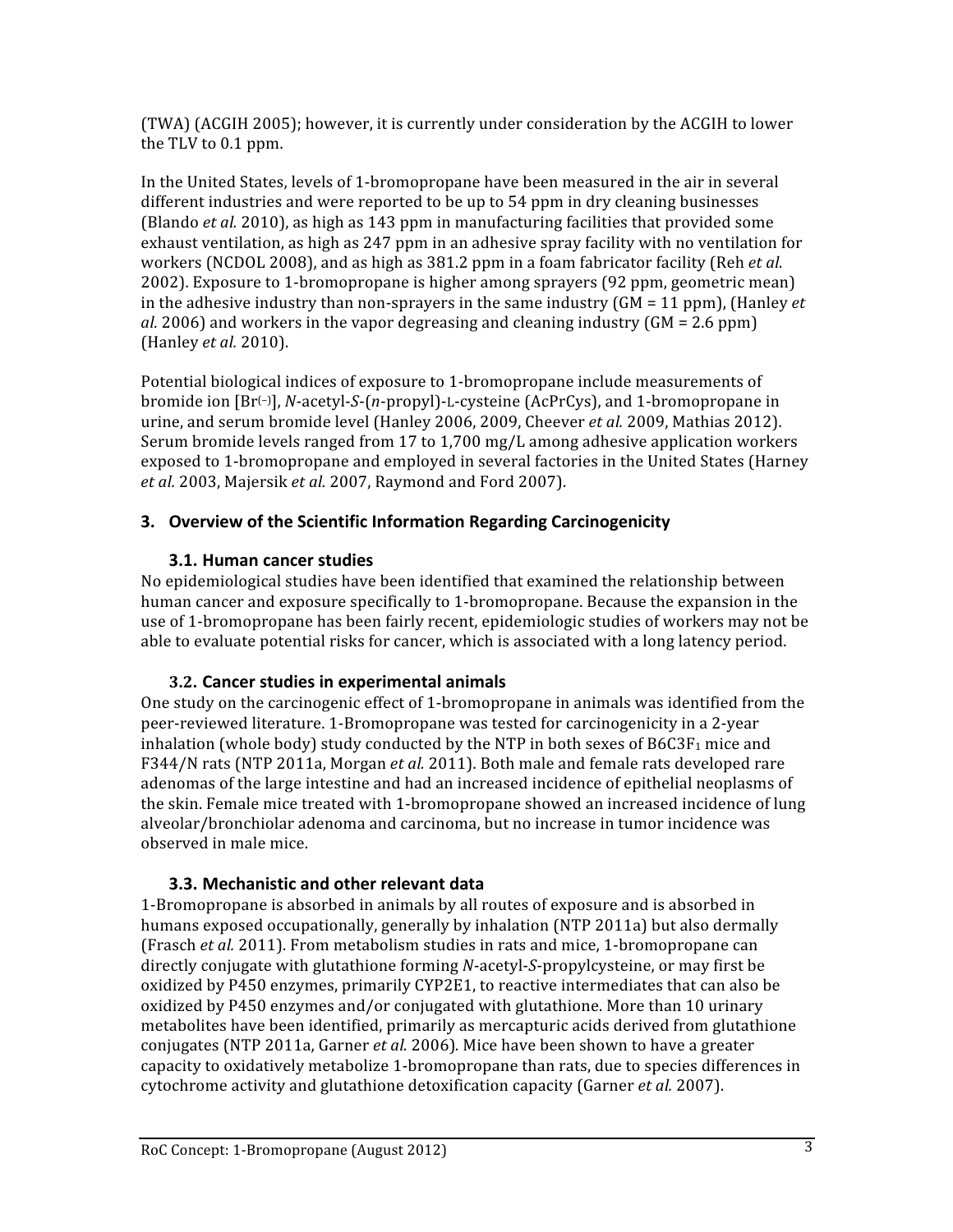1‐Bromopropane can form covalent adducts with globin and neurofilaments in rats, and several of its urinary metabolites or postulated metabolites – bromoacetone, glycidol, propylene oxide, and  $\alpha$ -bromohydrin – have been shown to react with DNA or protein (Jones and Walsh 1979, Ishidao *et al.* 2002, Garner *et al.* 2006, 2007, Ghanayem and Hoffler 2007, Lee *et al.* 2010). Glycidol, a primary metabolite, and propylene oxide, a postulated  metabolite, are each listed in the RoC as *reasonably anticipated to be a human carcinogen*  (NTP 2011b). 1‐Bromopropane has been tested for genotoxicity *in vitro*, *in vivo*, and in exposed workers (NTP 2011a, Barber *et al.* 1981, Toraason *et al.* 2006).

 1‐Bromopropane has caused neurological, developmental, reproductive, immunological, and hepatotoxic effects in rodents and neurological and possible reproductive effects in humans (NTP 2003, 2011a, Lee *et al.* 2007, 2010). In the NTP (2011a) 2‐year inhalation study, non‐neoplastic lesions were increased in 1‐bromopropane‐exposed rats (nose, larynx, and trachea) and mice (nose, larynx, trachea, and lung). In addition, predominantly in the nose and skin of exposed rats, there was an exposure‐related increase in unusual inflammatory lesions containing Splendore‐Hoeppli material, indicative of  immunosuppression (NTP 2011a, Morgan *et al.* 2011). 1‐Bromopropane was shown to cause immunosuppression in rats and mice after whole‐body inhalation exposure, as evidenced by decreases in total spleen cells and T‐cells and in IgM response to sheep red blood cells (Anderson *et al.* 2010).

## **4. Key Scientific Questions and Issues Relevant for the Cancer Evaluation**

 The key questions and issues for the review of 1‐bromopropane concern the evaluation of studies in experimental animals and mechanistic data.

- What is the level of evidence (sufficient or not sufficient) for the carcinogenicity of 1‐bromopropane from studies in experimental animals? What are the tissue sites?
- What are potential mechanisms by which 1-bromopropane may cause cancer?
	- What is the level of evidence for these mechanisms (strong, moderate, weak) in experimental animals?
	- Are there mechanistic data to suggest that the cancer findings in experimental animals are not relevant to humans?
	- • Could the reported alterations in immune surveillance in rodents lead to an increased incidence of tumors?

# **5. Proposed Approach for Conducting the Cancer Evaluation**

## **5.1. Scope and focus of the draft RoC monograph**

 ORoC will prepare the draft RoC monograph on 1‐bromopropane, which will consist of two parts, the cancer evaluation and the substance profile. The cancer evaluation component of the draft monograph will review and assess the scientific literature, provide a discussion of scientific issues, and assess and integrate the relevant scientific evidence, applying the listing criteria to reach a preliminary RoC listing recommendation<sup>3</sup>. The substance profile of the draft monograph will give the NTP's preliminary listing recommendation and a summary of the key supportive evidence. Details on the methods for writing the draft RoC

  3A listing recommendation can be not to list, to list as *reasonably anticipated to be a human carcinogen*, or to list as *known to be a human carcinogen*.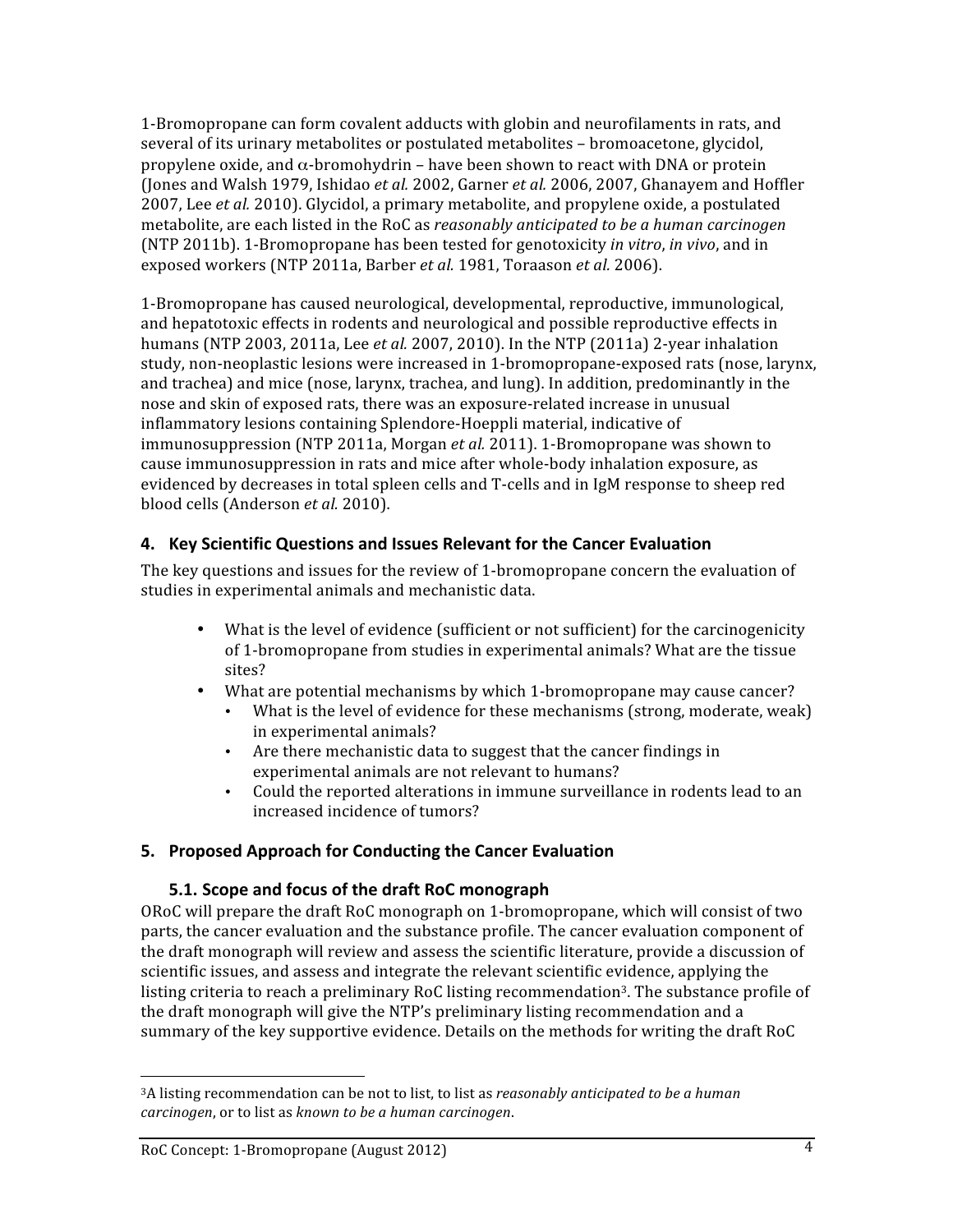monograph and topics typically covered in the monograph are outlined in the NTP process for the preparation of the RoC (*http://ntp.niehs.nih.gov/go/rocprocess*).

 The cancer evaluation component of the draft monograph will focus on studies of 1‐bromopropane in experimental animals and mechanistic data. The monograph will also discuss literature related to immunosuppression and cancer development. In addition, human and animal studies of non‐cancerous endpoints, such as neurological or reproductive/developmental toxicity, and studies of structurally related compounds and metabolites, may be informative regarding the mechanism of action of 1‐bromopropane. Details of the preliminary literature search strategy, including data sources and literature search terms, are discussed in the 1‐bromopropane literature search strategy (see Appendix 1).

## **5.2. Proposed approach for obtaining scientific and public input**

 Public comments on scientific issues have been requested on 1‐bromopropane at several times prior to the development of the draft RoC monograph including the request for information on the nomination and the request for comment on the draft concept. The ORoC will consider this information and experts suggested by the public<sup>4</sup> in drafting the cancer evaluation component of the draft monograph. The ORoC will create a webpage for the candidate substances currently under review. The webpage will typically include the following: (1) RoC documents related to the review of the substance (e.g., concept document, draft RoC monograph), (2) citations for references identified from literature searches, (3) public comments, (4) an input box for the public to provide information (such as new literature) or comments (such as the identification of additional scientific issues), and (5) information on public meetings or listening sessions. The NTP will communicate when new information is added or updated (such as updated literature searches) to the website via the NTP list serve. Additional scientific issues may be identified during the preparation of the monograph. Future forums (such as a listening session) for receiving public comment on any additional scientific issues may be considered depending on public interest; these would be announced via a Federal Register notice, the NTP list serve<sup>5</sup> and the RoC website.

 ORoC will consult with appropriate advisors, external or internal to the government (such as NIOSH), with knowledge related to 1‐bromopropane. Sources for identifying these advisors include, but are not limited to, peer‐reviewed literature databases and recommendations from the scientific community and the public. Advisors with knowledge of animal carcinogenesis, genotoxicity, and mechanistic studies will be consulted to critically review the ORoC assessment of the available studies, to help identify relevant literature, and to provide critical comments on the ORoC assessment of key sections of the monograph.

 4Federal Register notice and public comments are available at *http://ntp.niehs.nih.gov/go/rocnom*. 5Persons can subscribe to the NTP list serve free‐of‐charge at *http://ntp.niehs.nih.gov/go/getnews.*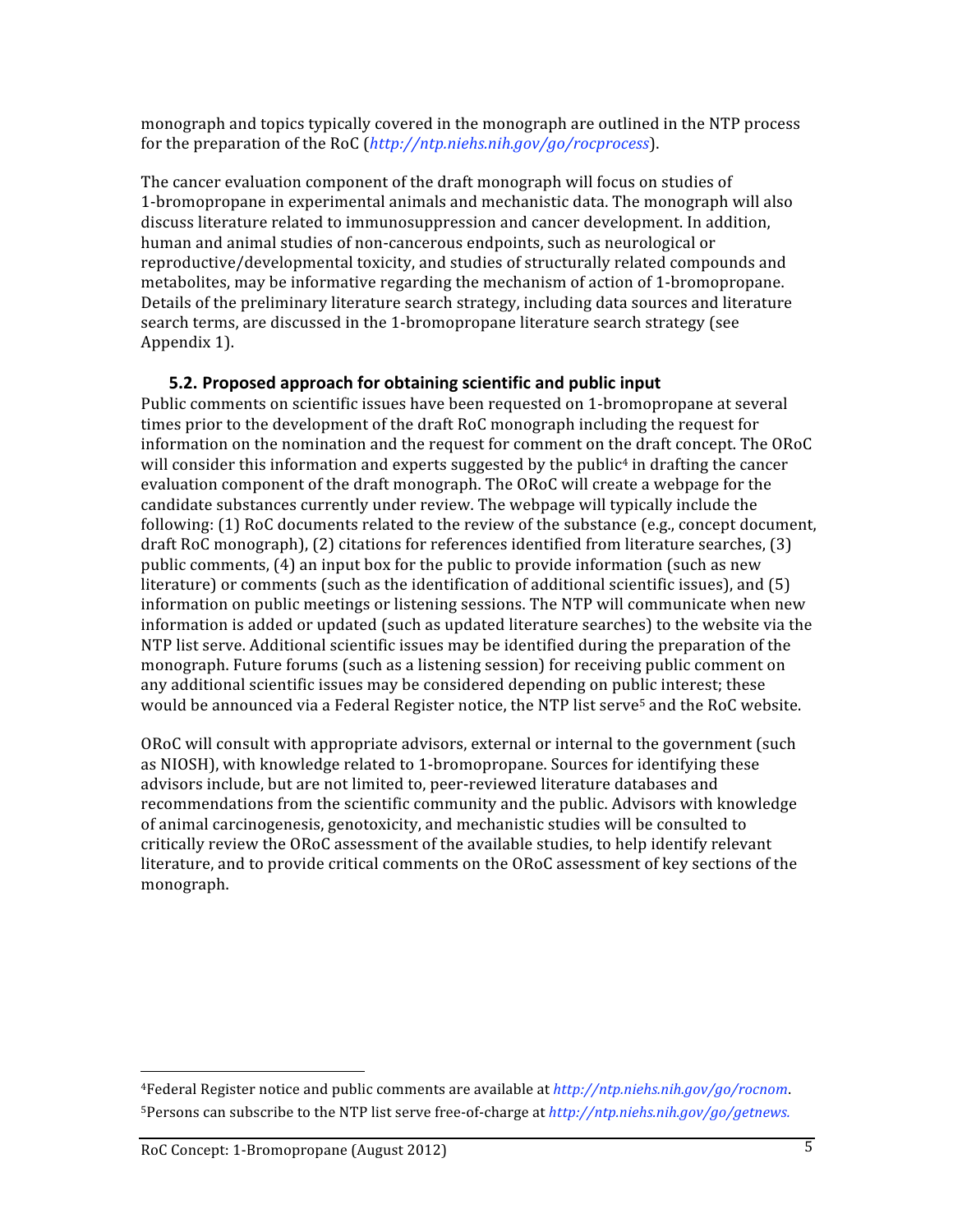#### **6. Public Release and Peer Review of the Draft Monograph**

 Once completed, the draft RoC monograph on 1‐bromopropane will undergo interagency review followed by release for public comment and public peer review. The NTP will convene an external scientific panel<sup>6</sup> to peer review the draft monograph in a public forum.

 Members of the panel will be from the public and private sectors with expertise in disciplines related to the cancer evaluation of 1‐bromopropane, such as exposure assessment, pathology, toxicology, genotoxicity and mechanisms of carcinogenesis. The NTP will set aside time at the peer‐review meeting for a discussion of scientific issues raised in the public comments.

 6NTP panels are federally chartered technical and scientific advisory groups convened as needed to provide advice on specific scientific issues and peer review. Members of NTP panels are scientists with relevant expertise and knowledge from the public and private sectors. The final selection of membership is based upon providing a balanced and unbiased group of highly qualified individuals and is made in accordance with Federal Advisory Committee Act and HHS implementing guidelines; *http://ntp.niehs.nih.gov/go/166.*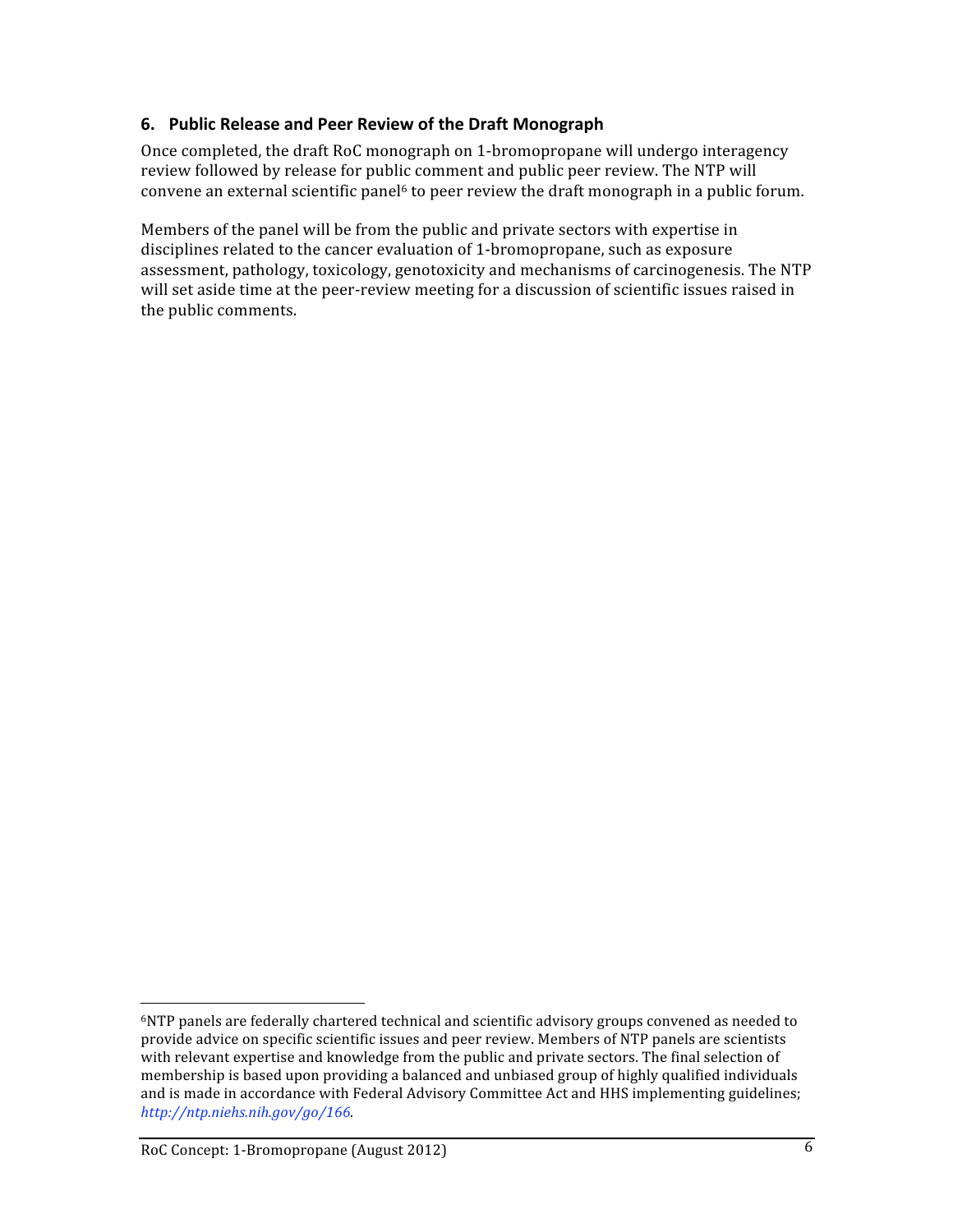## **References**

- 1. ACGIH. 2005. *TLVs® and BEIs®: Threshold Limit Values for Chemical Substances and Physical Agents & Biological Exposure Indices.* Cincinnati, OH: American Conference of Governmental Industrial Hygienists.
- 2. Akron. 2010. *The Chemical Database*. The Department of Chemistry at the University of Akron. *http://ull.chemistry.uakron.edu/erd* and search on CAS number. Last accessed: 2/7/12.
- 3. Anderson SE, Munson AE, Butterworth LF, Germolec D, Morgan DL, Roycroft JA, Dill J, Meade BJ. 2010. Whole‐body inhalation exposure to 1‐bromopropane suppresses the IgM response to sheep red blood cells in female B6C3F1 mice and Fisher 344/N rats.  *Inhal Toxicol* 22(2): 125‐132.
- 4. Barber ED, Donish WH, Mueller KR. 1981. A procedure for the quantitative measurement of the mutagenicity of volatile liquids in the Ames Salmonella/microsome assay. *Mutat Res* 90(1): 31‐48.
- 5. Blando J, Schill D, De la Cruz P, Zhang L, Zhang J. 2009. *PERC Ban among Dry Cleaners Leads to 1‐Bromopropane Exposures with Alternative "Green" Solvent*. 19 pp.
- 6. Blando JD, Schill DP, De La Cruz MP, Zhang L, Zhang J. 2010. Preliminary study of propyl bromide exposure among New Jersey dry cleaners as a result of a pending ban on  perchloroethylene. *J Air Waste Manag Assoc* 60(9): 1049‐1056.
- 7. Cheever KL, Marlow KL, B'Hymer C, Hanley KW, Lynch DW. 2009. Development of an HPLC‐MS procedure for the quantification of N‐acetyl‐S‐(n‐propyl)‐L‐cysteine, the major  urinary metabolite of 1‐bromopropane in human urine. *J Chromatogr B Analyt Technol Biomed Life Sci* 877(8‐9): 827‐832.
- 8. EPA. 2007a. Protection of stratospheric ozone: listing of substitutes for ozone-depleting substances n‐propyl bromide in solvent cleaning. *Fed Reg* 72(103): 30142‐30167.
- 9. EPA. 2007b. Protection of stratospheric ozone: listing of substitutes for ozone-depleting substances n‐propyl bromide in adhesives, coatings, and aerosols. *Fed Reg* 72(103): 30168‐30207.
- 10. EPA. 2012. *Non‐confidential IUR Production Volume Information*. U.S. Environmental Protection Agency. *http://cfpub.epa.gov/iursearch/index.cfm* and search on CAS number.
- 11. Frasch HF, Dotson GS, Barbero AM. 2011. In vitro human epidermal penetration of  1‐bromopropane. *J Toxicol Environ Health A* 74: 1249‐1260.
- 12. Garner CE, Sumner SC, Davis JG, Burgess JP, Yueh Y, Demeter J, *et al.* 2006. Metabolism and disposition of 1‐bromopropane in rats and mice following inhalation or intravenous  administration. *Toxicol Appl Pharmacol* 215(1): 23‐36.
- 13. Garner CE, Sloan C, Sumner SC, Burgess J, Davis J, Etheridge A, Parham A, Ghanayem BI. 2007. CYP2E1‐catalyzed oxidation contributes to the sperm toxicity of 1‐bromopropane in mice. *Biol Reprod* 76(3): 496‐505.
- 14. Ghanayem BI, Hoffler U. 2007. Investigation of xenobiotics metabolism, genotoxicity,  and carcinogenicity using *Cyp2e1(‐/‐)* mice. *Curr Drug Metab* 8(7): 728‐749.
- *15.* Harney JM, Nemhauser JN, Reh CM, Trout D, Schrader S. 2003. *Health Hazard Evaluation Report: HETA 99‐0260‐2906: Marx Industries, Sawmills, NC.* National Institute for Occupational Safety and Health, Cincinnati, OH, 2003. 64 pp.
- 16. Hanley KW, Petersen M, Curwin BD, Sanderson WT. 2006. Urinary bromide and breathing zone concentrations of 1‐bromopropane from workers exposed to flexible  foam spray adhesives. *Ann Occup Hyg* 50(6): 599‐607.
- 17. Hanley KW, Petersen MR, Cheever KL, Luo L. 2009. N‐acetyl‐S‐(*n*‐propyl)‐L‐cysteine in urine from workers exposed to 1‐bromopropane in foam cushion spray adhesives. *Ann Occup Hyg* 53: 759–769.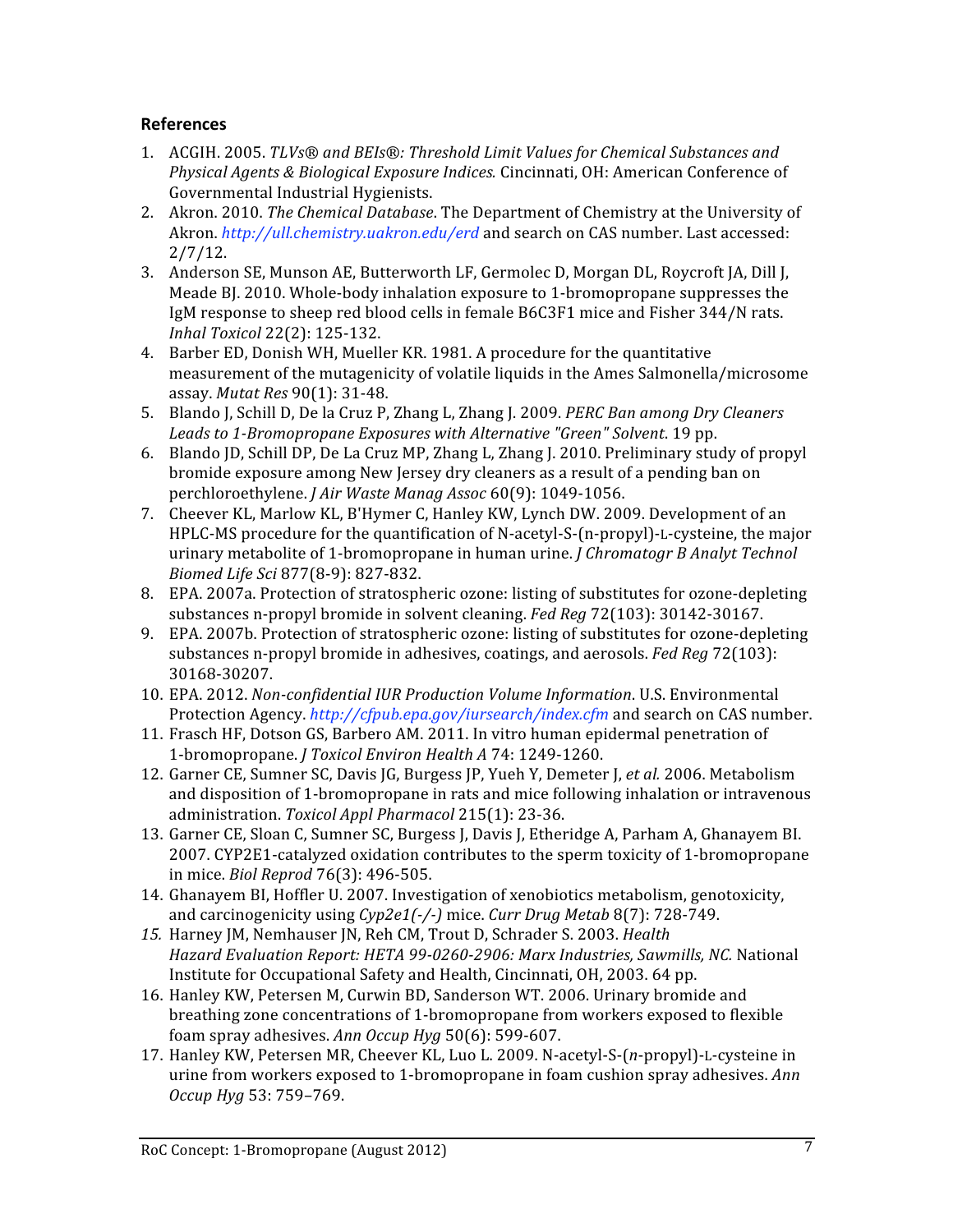- 18. IARC. 1995. Tetrachloroethylene. In *Dry Cleaning, Some Chlorinated Solvents and Other Industrial Chemicals*. IARC Monographs on the Evaluation of Carcinogenic Risks to Humans, vol. 63. Lyon, France: International Agency for Research on Cancer. pp. 159‐ 221.
- 19. Ishidao T, Kunugita N, Fueta Y, Arashidani K, Hori H. 2002. Effects of inhaled 1‐bromopropane vapor on rat metabolism. *Toxicol Lett* 134(1‐3): 237‐243.
- 20. Jones AR, Walsh DA. 1979. The oxidative metabolism of 1‐bromopropane in the rat. *Xenobiotica* 9(12): 763‐772.
- 21. Lee SK, Jeon TW, Kim YB, Lee ES, Jeong HG, Jeong TC. 2007. Role of glutathione conjugation in the hepatotoxicity and immunotoxicity induced by 1‐bromopropane in  female BALB/c mice. *J Appl Toxicol* 27: 358–367.
- 22. Lee SK, Kang MJ, Jeon TW, Ha HW, Jin WY, Ko GS, *et al.* 2010. Role of metabolism in  1‐bromopropane‐induced hepatotoxicity in mice. *J Toxicol Environ Health, Part A* 73: 1431‐1440.
- 23. Majersik J, Caravati EM, Steffens J. 2007. Severe neurotoxicity associated with exposure to the solvent 1‐bromopropane (*n‐*propyl bromide). *Clin Toxicol* 45: 270‐276.
- 24. Mathias PI, Cheever KL, Hanley KW, Marlow KL, Johnson BC, and B'Hymer C. 2012. Comparison and evaluation of urinary biomarkers for occupational exposure to spray  adhesives containing 1‐bromopropane. *Toxicol Mech Meth*. e‐pub DOI: 10.3109/15376516.2012.686536.
- 25. Morgan DL, Nyska A, Harbo SJ, Grumbein SL, Dill JA, Roycroft JH, Kissling GE, Cesta MF. 2011. Multisite carcinogenicity and respiratory toxicity of inhaled 1‐bromopropane in rats and mice. *Toxicol Pathol* 39(6): 938‐948.
- 26. NCDOL. 2008. *Health Hazard Alert. 1‐Bromopropane (n‐Propyl Bromide)*. Raleigh, NC: North Carolina Department of Labor. 2 pp.
- 27. NTP. 2003. *NTP‐CERHR Monograph on the Potential Human Reproductive and Developmental Effects of 1‐Bromopropane*. Research Triangle Park, NC: National Toxicology Program, Center for the Evaluation of Risks to Human Reproduction. 88 pp.
- 28. NTP. 2011a. *NTP Technical Report on the Toxicology and Carcinogenesis Studies of 1‐Bromopropane (CAS No. 106‐94‐5) in F344/N Rats and B6C3F1 Mice (Inhalation Studies)*. NTP TR 564, NIH Publication No. 11‐5906. Research Triangle Park, NC: National Toxicology Program. 195 pp.
- 29. NTP. 2011b. *Report on Carcinogens, Twelfth Edition.* Research Triangle Park, NC: U.S. Department of Health and Human Services, Public Health Service, National Toxicology Program. 499 pp.
- 30. Raymond LW, Ford MD. 2007. Severe illness in furniture makers using a new glue:  1‐bromopropane toxicity confounded by arsenic. *J Occup Environ Med*. 49, 1009‐1019.
- 31. Reh C, Mortimer V, Nemhauser J, Trout D. 2002. *Health Hazard Evaluation Report HETA 98‐0153‐2883: Custom Products, Inc., Mooresville, NC.* National Institute of Occupational Safety and Health: Cincinnati, OH. 46 pp.
- 32. Toraason M, Lynch DW, DeBord DG, Singh N, Krieg E, Butler MA, Toennis CA, Nemhauser JB. 2006. DNA damage in leukocytes of workers occupationally exposed to 1‐bromopropane. *Mutat Res* 603(1): 1‐14.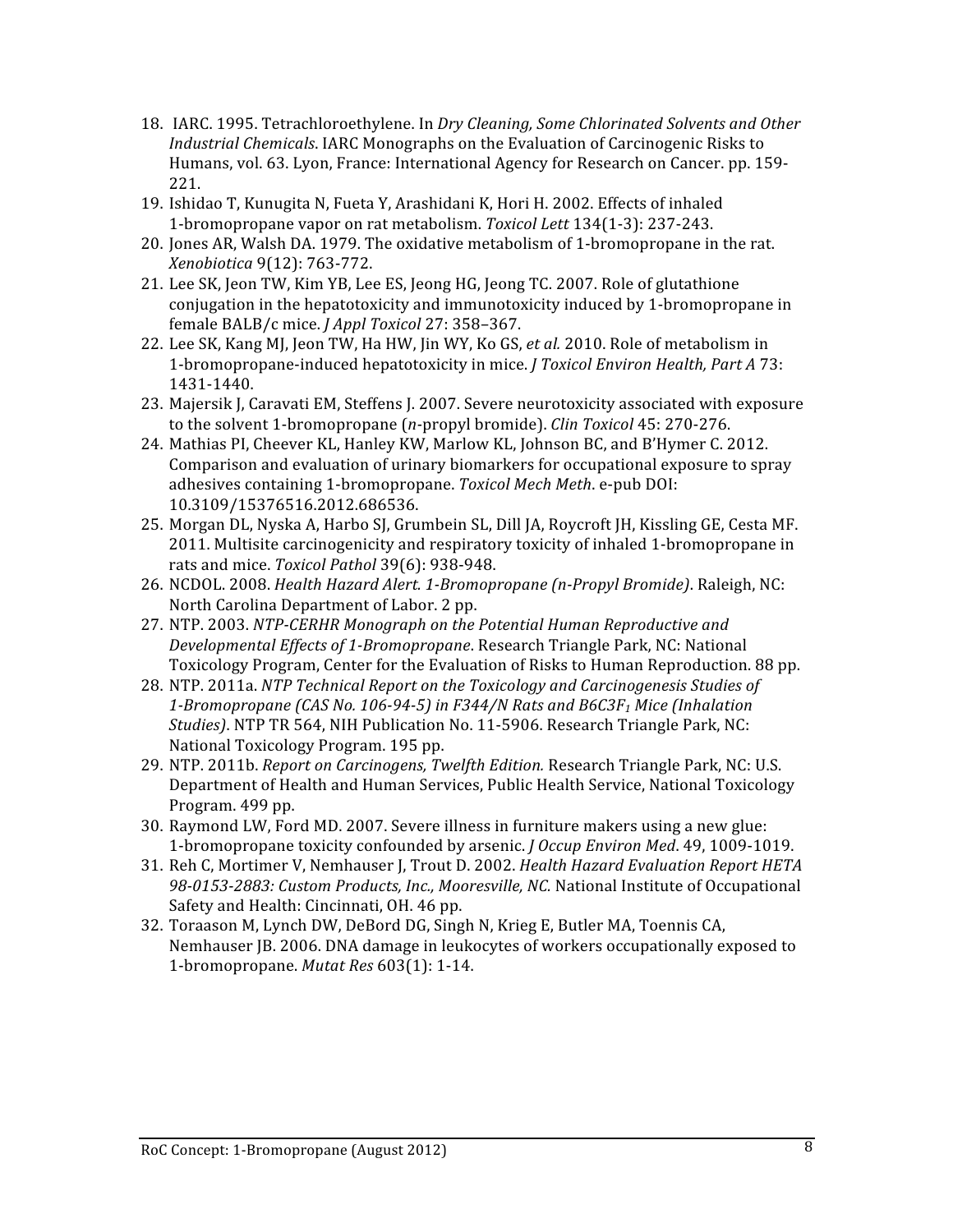# **Preliminary Literature Search Strategy: 1‐Bromopropane**

 This document identifies the data sources, search terms and preliminary search strategies for identifying literature for the draft RoC monograph on 1‐bromopropane. The literature search will be updated approximately every three months, and prior to submitting the draft monograph for interagency review. Additional literature searches will be conducted as needed to identify information to address scientific issues that arise during the review. Citations retrieved from literature searches will be uploaded to web‐based systematic review software and screened using inclusion and exclusion criteria. Multi‐level reviews of the literature are conducted with initial reviews based on titles and abstracts only and subsequent reviews based on full‐text searches.

#### **1. Data Sources**

 *Identification of synonyms and metabolites for 1‐bromopropane (CASRN 106‐94‐5)*

- • *Synonyms*‐ IARC and National Library of Medicine databases (e.g., ChemIDplus, Hazardous Substances Data Bank)
- • *Metabolites*‐ Cheever *et al.* 2009, Jones and Walsh 1979, Garner *et al.* 2006,  Ghanayem and Hoffler 2007, Ishidao *et al.* 2002, Mathias *et al.* 2012. A total of ten potential metabolites of 1‐bromopropane (not including Phase II conjugated metabolites) have been identified. These include six brominated metabolites and four debrominated metabolites.

 *Citation databases (searches titles, abstracts, and key words)*

- PubMed
- Web of Science
- Scopus

#### *Additional data sources:*

- • Authoritative reviews or general sources for exposure and other information (e.g., Toxnet; U.S. Government agencies websites, publications and databases; International Agency for Research on Cancer monographs)
- • Citations in authoritative reviews, and primary references located by literature search
- QUOSA library of occupational case-control studies (full-text search for 1‐bromopropane and CAS RN: 106‐94‐5)

#### **2. Preliminary Literature Searches**

 Because the literature database for studies on 1‐bromopropane is not extensive, the approach for conducting the literature search in the three major databases (see Data Sources, Section 1) consists of a combination of general searches (for all literature on 1‐bromopropane *per se*) and topic‐specific searches (for information related to the carcinogenicity of 1‐bromopropane and to four debrominated metabolites of 1‐bromopropane, the six brominated metabolites of 1‐bromopropane, and its chemical class) (see Table 1). (Initial searches for four debrominated metabolites of 1‐bromopropane and for its chemical class brought up several thousand references). These topic‐specific searches are constructed to answer key questions in the monograph, as a result not all chemical‐specific searches are combined with all topics covered by the monograph. For